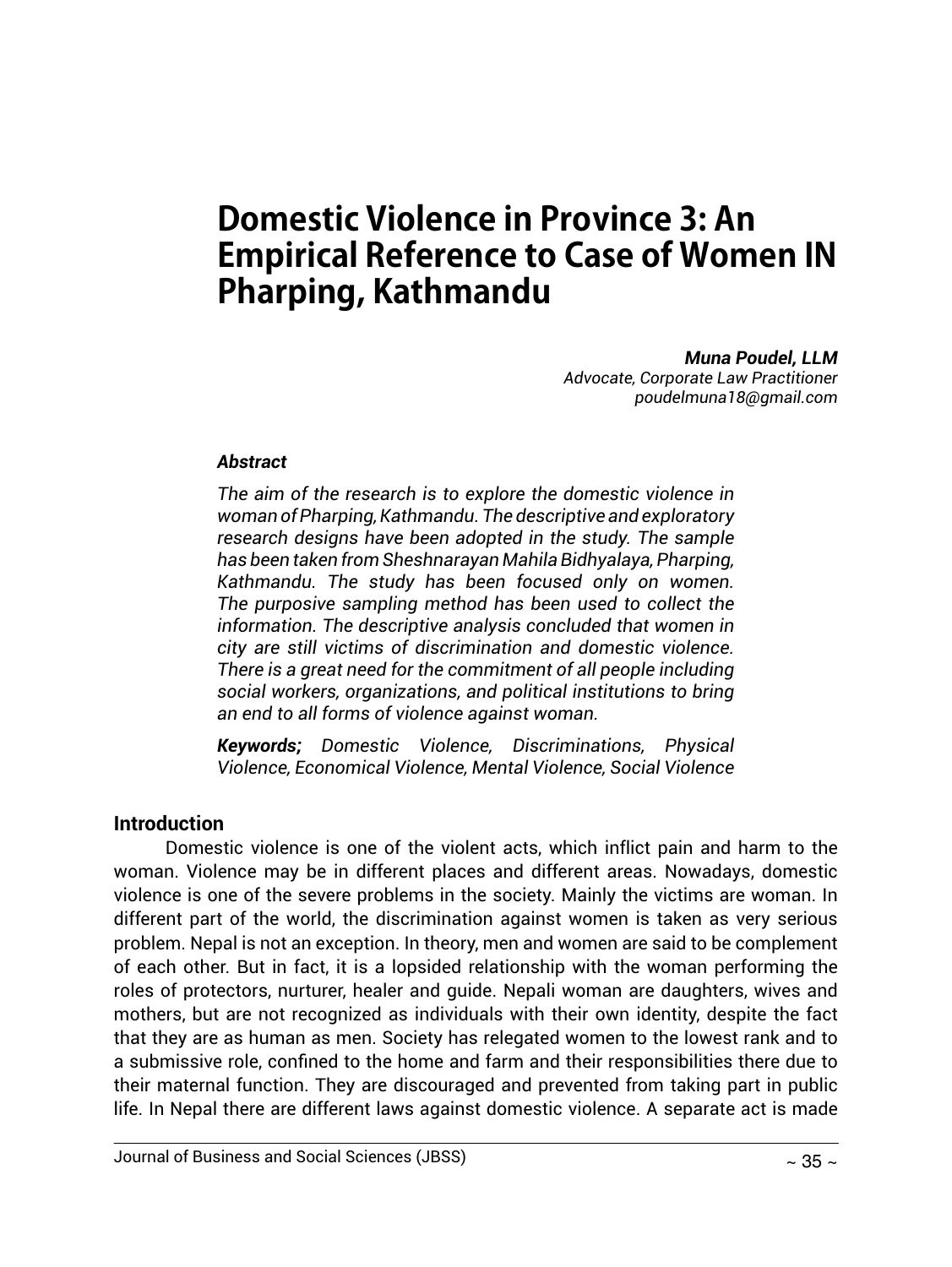in order to protect woman from violence. Even the constitution itself provides guarantee for the protection of woman, but still woman are the victims of domestic violence. For individuals all over the world, home is a safe heaven. Yet it is at home that many people, all over the world are subjected to heinous crimes of suffering, terror and violence and even death at the hands of family members who are supposed to love, care and protect them. They are victimized physically, sexually, emotionally, and psychologically. However, when the abuse is inside the home, it is condoned by a large part of the society, state and law enforcement machinery.

## **Research Objective**

To know the situation of domestic violence in women with reference to Sheshnaraya Mahila Bidhyalaya, Pharping, Kathmandu.

#### **Literature Review**

The term domestic violence is commonly used to describe the abuse suffered at the hands of a partner. Violence means any kind of abusive behavior. Domestic violence means the violence that occurs within the family. The united Nation gives the most comprehensive definition of family violence. Accordingly, violence in the family manifests itself as physical mistreatment, often repetitive, which is interrelated to the exercise of mental torture, neglect of basic needs and sexual molestation. Violence is generally exercised in the closest family unit where there are dependency relationships, and results in grave injury to the victims; repetitive violence may be distinguished from the occasional occurrence of violence (Revathi, 2004). Violence against someone carries the elements of crime, i.e. harm brought about by the human conduct, which state desires to prevent through different nodes and fixes certain procedures and methods to address it. Therefore, violence of any kinds against anyone is a crime (Pradhananga and Shrestha, 2002).

According to the protection of women from domestic violence Act,2005,for the purpose of this act, any act, omission or commission or conduct of the respondent shall constitute domestic violence in case it-Harms or injuries or endangers the health, safety, life, limb or well being, whether mental or physical, of the aggrieved person do or tends to do so and includes causing physical abuse, sexual abuse, verbal and emotional abuse and economic abuse, or Harasses, harms, injures, or endangers the aggrieved person with a view to coerce her or any other person related to her to meet any unlawful demand for any dowry or other property or valuable security: or Has the effect of threatening the aggrieved person or any person related to her by any conduct mentioned in clause (a) and (b): or Otherwise, injuries or causes harm, whether physical or mental, to the aggrieved person (Protection of Women Violence Act, 2005). According to the domestic violence (prevention) Bill drafted by the lawyers collective in new Delhi, domestic violence meansany action or behavior that harms or injures or has the potential of harming or injuring the health, the safety or well-being of the person aggrieved or any child in the care of the person aggrieved or in her environment and includes but is not limited to.

- **Physical abuse or threat of physical abuse.**
- Sexual abuse or a threat of sexual abuse.
- • *Emotional, verbal and psychological abuse.*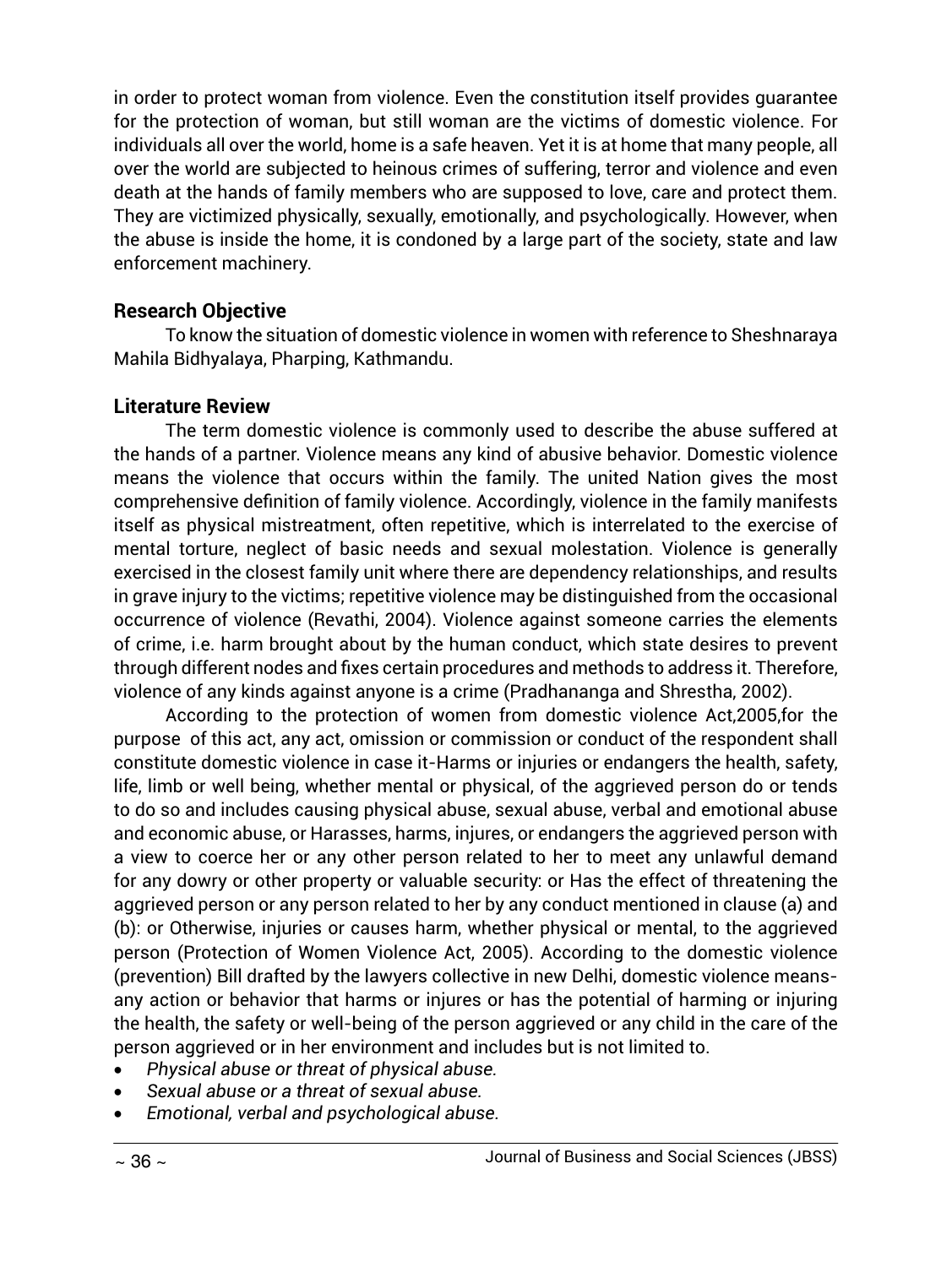- • *Intimidation*
- • *Harassment*
- • *Damage to or destruction of property.*
- • *Taking or attempting to take or appropriate belonging to the person aggrieved or jointly owned by the respondent ad the aggrieved party without her consent.*
- Demands for dowry, oral or written in any manner from the person aggrieved or any *of her relatives.*
- • *Any conduct which is of such a nature as to cause in the mind of the person aggrieved a reasonable apprehension that it will be harmful or causing mental disorder for her or injuries for her to live with the respondent and the person aggrieved may not be reasonably expected to live with respondent (Revanthi, 2002).*

#### *Nature of Domestic Violence Against Women*

The domestic violence has distinct character as opposed to other types of violent crime. It can be characterized by at least five features:

- It is perpetuated by someone close to the victim, usually her partner or ex-partner;
- It happens in intimate settings which are presumed by society to be sites of support and care;
- It is a recurring form of abuse generally characterized by a cycle of violence: the abuse is followed by a period of respite after which tensions build up again and eventually explode into another violent episode;
- The abuser uses domestic violence to control and coerce the victim; and
- The abuse has profound emotional and psychological effects on the victim, who often believes (and is often told by the abuser) that she is to blame for the violence.

## *Classification of Domestic Violence Against Women*

In simple words, domestic violence against women can be defined as any kinds of gender based violence that occurs within the domain of house. As mentioned below, it may be of categorized into five types (UNICEF, 2001).

## *Physical abuse*

Abuse committed with an objective of giving pain is known as physical abuse. This includes slapping, beating, arm-twisting, and stabbing, strangling, burning, choking, kicking, threats with a weapon, murder, traditional harmful practices like female genital mutilation and widowhood abuse.

#### *Sexual abuse*

Those abuse which occurs due to women's incompetence (may be due to unwillingness or any other reasons) in fulfilling the sexual desires of men. This includes coerced sex through threats, intimidation or physical force, forced prostitution, or any unwanted sexual act.

## *Psychological abuse*

The psychological abuse includes all intimidating and threatening behavior,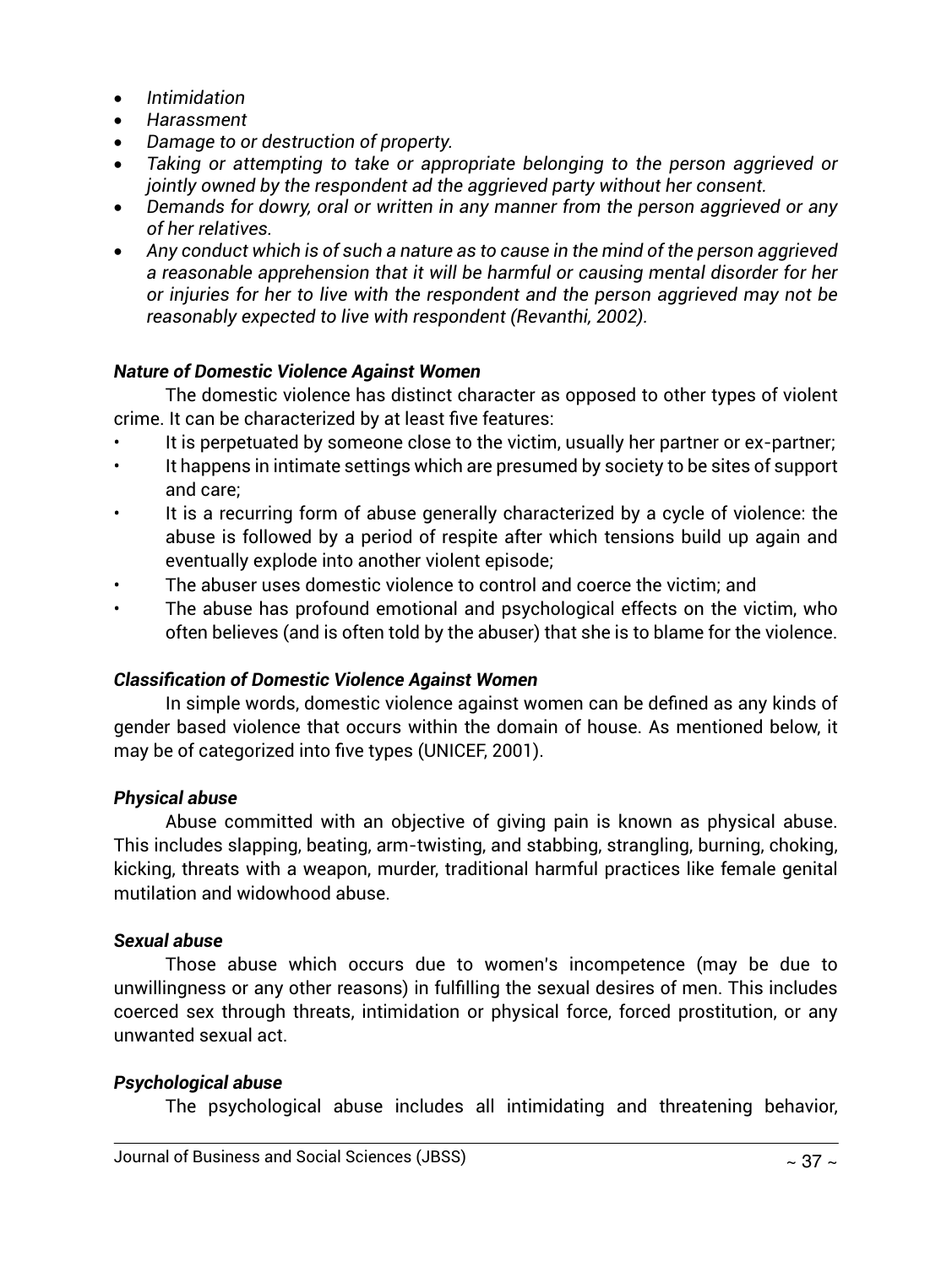persecution, abandonment or threats of abandonment, confinement, surveillance, verbal abuse, and mental torture.

#### *Emotional abuse*

Emotional abuse emotional abuse includes causing fear, shame, public embarrassment, continued threats and taunts, isolation and humiliation. Economic abuses includes acts such as denial of funds, exploitation, controlling access to healthcare, food, basic necessities and denial of rightful income.

#### Some other forms of violence are as follows:

#### *Social violence*

This violence includes the violence like demeaning, disparaging, belittling, defamatory statements, virginity trap etc.

#### *Intellectual violence*

Such type of violence includes the violence like non submission of oneself for confrontation, discussion even in pressing issues.

## *Violence of Woman at Conjugal Home (Husband's Home)*

Conjugal home is the home of the husband. In our patriarchal society there is a trend that after the marriage the girl would go to the husband's house. Marriage in every society is a bond which in the present society is based on companionship. In Indian society, however the woman enters her conjugal home with certain values and convictions of her own. But, soon she is expected to shift her loyalties from parents and siblings to husband and in-laws. After her marriage she has no independent social or economic status in the family. Similar is the situation in Nepal. Whenever the family runs into problems, such problems are generally alleged as caused by one single member-the wife, even though the family consists of a number of individuals. For all marital problems, it is the wife who is criticized for maladjustment. The power relations between spouses and their families are indispensible related to dowry and ramifications. In India, there is a tendency that marital violence is under overall heads of dowry harassment and dowry deaths. So dowry is one of the major factors responsible for domestic violence. Dowry is inseparably interlinked with the general status of women in our society.

Wife beating is the most common form of abuse throughout the globe irrespective of class, caste, religion etc. The women's organization in Delhi analyses that wife beating is the common among social classes as it is a reflection of the power relationship between wife and husband. Another important aspect of domestic violence which is not at all reported is marital rape as well as other types of sexual abuse. A discussion with counselor working with abused women indicates that a very large percent of their clients were tortured by forced sexual intercourse against their will either with their husbands or any of their relatives.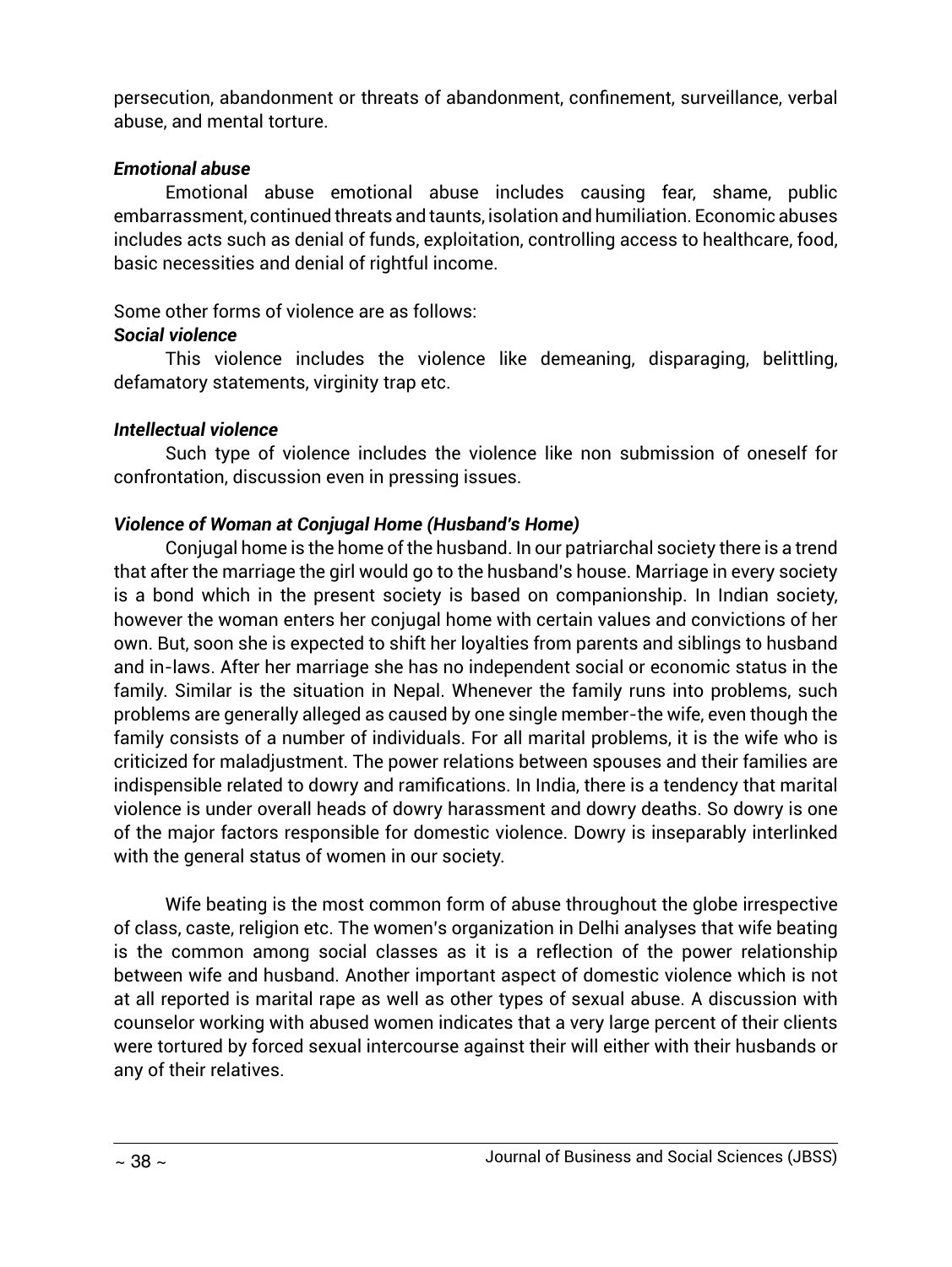#### *Situation of Domestic Violence in Nepal*

Nepal is a patriarchal society. The women are still under the dark age of discrimination and the violence. Though the constitution has guaranteed the equality and also though the laws are being existed in regard to reduce domestic violence women n are still facing the problems. Violence against women in Nepal can be attributed to the cultural, religious, legislative and economic practices that conspire to keep women in a position of inferiority. Until women get essential opportunities in their daily lives in economic, social and political areas, they will not be able to take part in the decisionmaking process within the family as well as in the community because of the lopsided relationship between men and women. Most women do not even realize that they are being exploited, and this must change.

In Nepal domestic violence has been taken as a big challenge. To end such violence, different social institutions and the women human rights activists as well as the government itself is working. For the elimination of the domestic violence, domestic violence act, 2066 and domestic violence rules, 2067 have been introduced. Though there are such regulations, domestic violence is still in existence. There is different news regarding the domestic violence in the news papers and television day by day mostly inside the conjugal home. Such women who became the victim also aren't getting the proper justice. The reason behind is that due to the unclearness and the incomplete legal provisions (WOREK, 2069).

Historically, violence against women and girls (VAW&G) has been in existence and a widespread in Nepali society but still unreported problem in Nepal. Data on the issue is hard to come by as there are very few studies done on the subject. Violence against women (VAW) has started being openly discussed and addressed only in the last decade. The lens of looking at women has changed significantly that shifted from being child bearers and providers of health care in the 60's and 70's to a slow realization of their critical productive role in rural economy in the 80's, and to the recognition of women as citizens in need of equal legal and political rights in the 90's. Without comprehensive, carefully documented research on violence against women, it is impossible to know whether women are experiencing more violence in some countries than in others, or whether they are reporting it more often (Joshi and Kharel, 2008). One-third (35 percent) of women in Nepal experiences gender based violence at home, although most violence is unreported and unrecorded in informal or formal institutions. Psychological violence was found to be high, followed by physical, economic and sexual violence (Poudel, 2007).

Home is regarded as the most protective place but Nepalese women are unsafe in their home. They are being abused by their own close relatives. In such patriarchal society women are not free to express their pain and sorrow due to the fear of either fair, hesitation according to the report published by the WOREK Nepal. According to the report, among the total affected women from domestic violence, 67% are the literate woman, which clears that in Nepal the violence is not only with the illiterate woman but also to the literate woman. The literacy rate of woman is less than that of the men, which is also the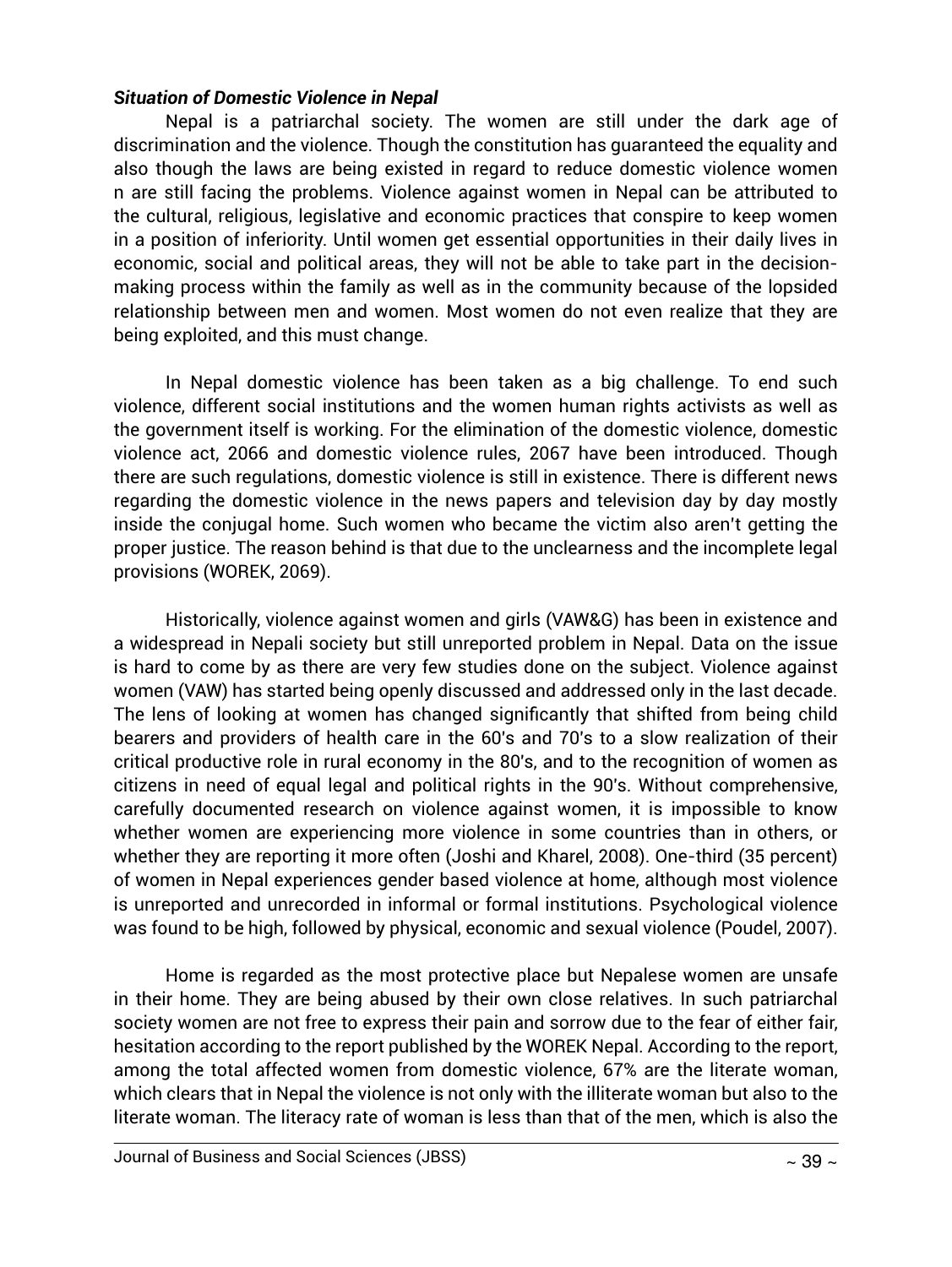responsible factor for the violence. The report also shows that the violence is more in the woman working in the agriculture and domestic sector rather than the woman working outside other than this. It shows that Nepalese woman are confined to the house hold works and they are violated inside their close relations. According to the report in Nepal there are physical violence, economic violence, mental violence and social violence in Nepal mostly found.

It is difficult for women, especially those who have been victims of gender based violence, to obtain justice because of various factors: discriminatory laws, slow legal processes, and the persistence of patriarchal ideologies. Men and women are still not equal in the eyes of Nepali legal institutions notwithstanding improvements in the relevant laws. Women feel that most of the men in legal agencies, political parties and civil society have negative attitudes concerning women who demand for their rights (UNDP, 2014). Violence against women and girls is one of the most prevalent human rights violations in the world. It knows no social, economic or national boundaries. Worldwide, an estimated one in three women will experience physical or sexual abuse in her lifetime (Baral, Uprety and Lamichhane, 2016).

In Nepal, social norms around masculinity, femininity, male guardianship of women and polygamy strongly shape men and women's behaviour and choices, and have a strong bearing on intimate partner violence. Men are accorded a superior social status and women's inferior status is largely unquestioned. Domestic violence is also generally accepted as a means of controlling women and/or correcting a wife or girlfriend's behavior (Ghimire and Samuels, 2017).

## **Research Methods**

The descriptive and exploratory research designs have been adopted in the study. The case study research approach has been used. The sample is collected from Sheshnarayan Mahila Bidhyalaya, Pharping through the self administered questionnaire method. The interview has also been taken to the respondents. The research has been focused only in women respondents. The descriptive and analytical research tools have been used in the study. The research mainly focuses on violence at the husband's house. The SPSS version 20 has been used to analyze the information.

## **Results**

## *Case of Sheshnarayan Mahila Bidhyalaya, Pharping*

The school has been established specially for the women who are deprived of studying in their life in past. The purpose is to make woman at least capable of completing SEE/SLC or school level course. The questionnaire has been distributed to 25 women of the school, however only 13 become ready to response. The nature of domestic violence in women was found physical violence as most prone violence followed by economical violence, mental violence, social violence and others.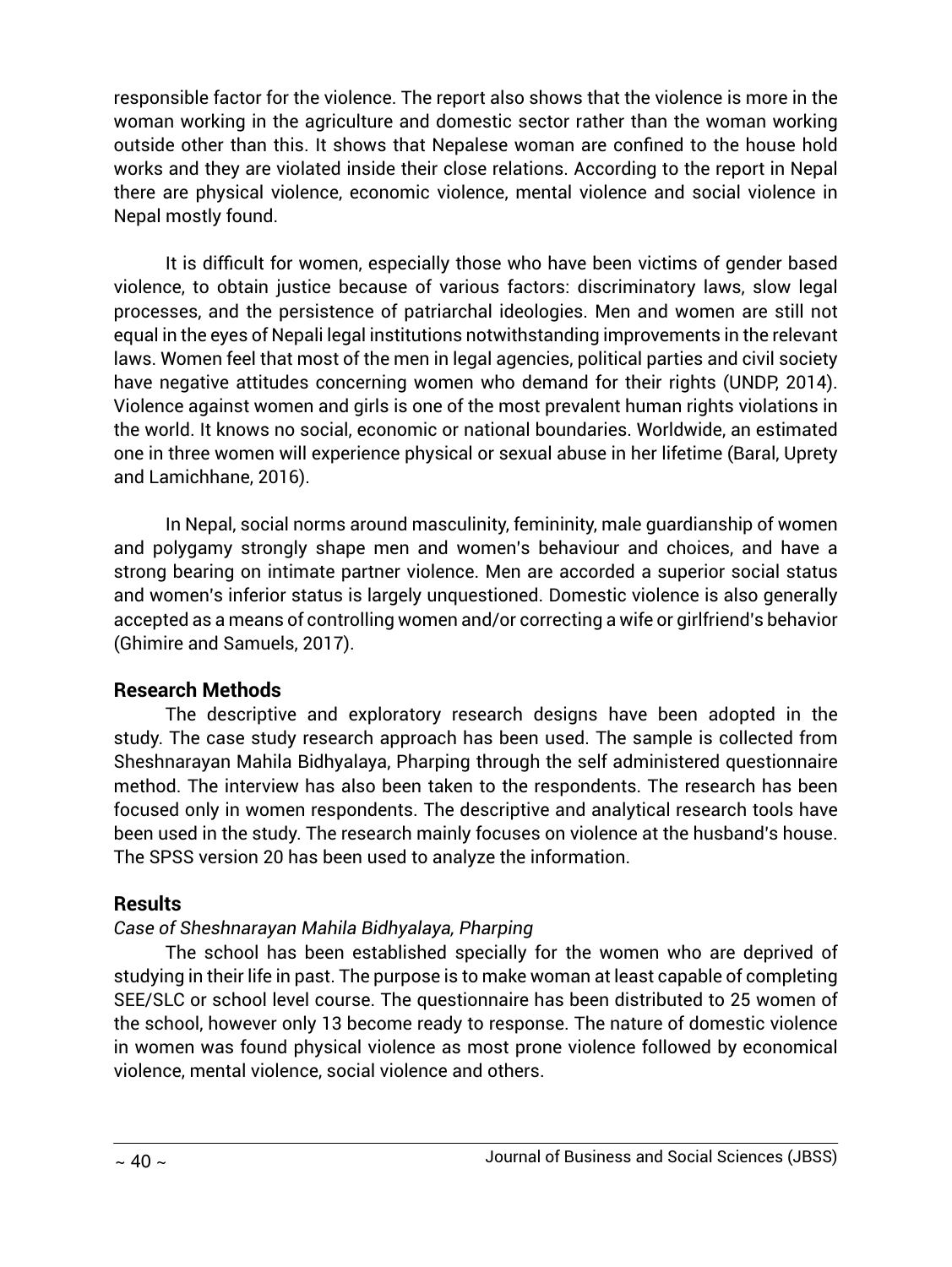**Figure 1 Nature of Domestic Violence in Women of Pharping**



Though there are different laws regarding domestic violence in Nepal, day by day different violent news are being published in newspapers. Other news are also being heard like the death of women due to the husband's and other family member's torture.

The women were almost aware about the violence against woman. They had heard and seen such violence in their society and through the newspaper. They were aware that violence against woman could be of different forms like physical, mental and sexual. They had agreed that physical violence was not only the form of domestic violence. But the physical violence was mostly felt and seen in the society. It had included violence like slapping, beating, arm-twisting, stabbing, strangling, burning, choking, kicking, threats with a weapon and finally murder.

According to the respondents, it was found that women became victim of the violence inside their house. They were being tortured inside their house rather than outside. They were being tortured by their own close relatives. Then it also meant that woman working inside the house were more being violated rather than women working with other profession outside the home. The respondents were suffered from physical violence from their husband and other members in the family. One of the respondents was 16 years old and she was being beaten by her husband. The husband brought another wife and she was at her natal home. Another respondent was also beaten by her husband and the reason behind beating was her interest to study in women's school. The respondents had opined that to end such violent activity, first of all there must be awareness programs, woman themselves must be aware about the violence. They must be conscious first and the laws regarding it must be implemented in a proper manner. The literacy would become one of the most important aspects to end such violence.

Though Nepal is a party to convention on the elimination of all forms of discrimination against women and the constitution itself guarantees equality and protects woman from being suffered from any sort of violence and there is separate act for violence against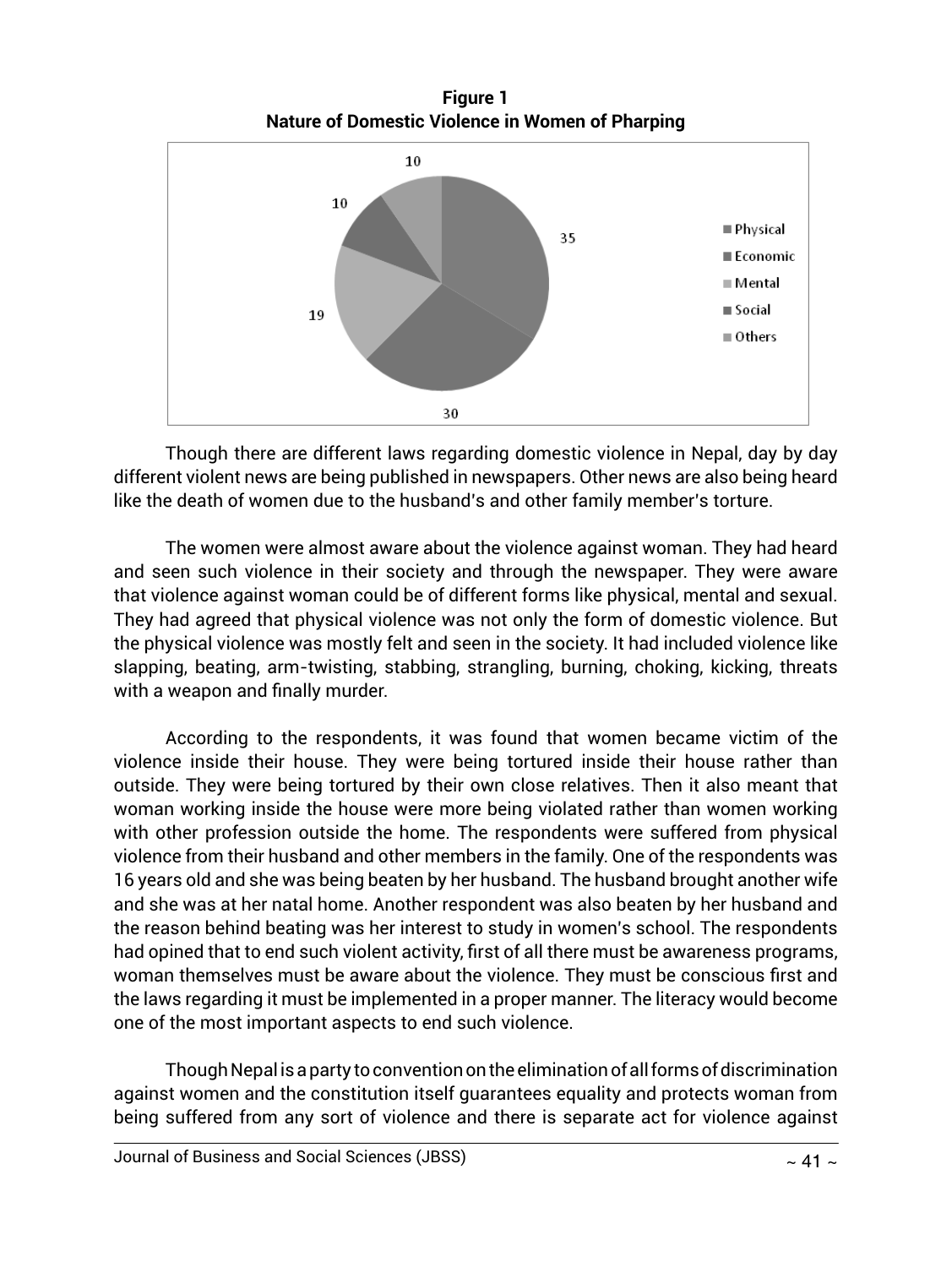woman, we can hear a lot of news about domestic violence daily. The situation of the woman, who is the victim of domestic violence, is very panic. They are victim in themselves and hatred by the society. In Nepal the woman from the remote areas are more victims of domestic violence. The girl is given tortured by the whole family. She would have no any option than to curse herself being born as a girl. The patriarchal society has made her to suppress herself and to face the problem without going to seek for the justice. The major problem is that the woman fear to express their problem so that most criminals are escaping from law. Likewise other forms of violence, domestic violence is not a problem of Nepal only, it is spread beyond the South Asian Regions and is prevalent in all parts of the world. However, due to lack of reporting of these kinds of matters in public, the criminals are escaping from the law.

## **Conclusions**

In conclusion, there is a great need for the commitment of all people including social workers, organizations, and political institutions to bring the end to all forms of violence against woman. Having brought the criminal to the attention of the people, the authorities should be pressured to enforce strict legal measures. The strategy should be to raise awareness through formal and informal education. Preference should be given to the programs that develop gender awareness so that the negative attitude towards women can be changed. Such violence against woman could be mitigated.

## **References**

- Baral,S., Uprety, S., and Lamichhane, B.(2016).*Gender Based Violence*. Health Research and Social Development Forum, Kathmandu: Thapathali.
- Ghimire, A., and Samuels, F. (2017). *Understanding Intimate Partner Violence in Nepal.* ODI and Nepal Institute for Social and Environmental Research, Lalitpur: Kushunti.
- Hawkes, Et.,*al.(*2013). *Tracking Cases of Gender Based Violence in Nepal: Individual, Institutional, Legal and Policy Analysis,* CREHPA: UCL.
- Joshi, S.K., and Kharel, J. (2008). Violence Against Women in Nepal: An Overview. *Free Library.*
- Naya Patrika (2069). *Mahila Mathi Hune Himsako Yetharthata.* Lalitpur: Balkumari.
- Poudel, G.S.(2007). Domestic Violence Against Women in Nepal. *Gender Technology and Development,* Vol. 11 (*2*), pp.199-233.
- Pradhananga, R.B., and Shrestha, P.(2002). Domestic Violence against Women: Concept, History and Existing Laws. *Annual Survey of Nepalese Law*, 54.
- Revathi, R.(2004). *Law Relating to Domestic Violence.* Hyderabad: Asia Law House. UNDP, (2014). *Nepali Masculinities Gender Based Violence.* UNDP, Kathamdnu: Nepal. UNICEF, (2001). A *Reference Kit on Violence against Woman and Girls in South Asia.*

Kathmandu: Nepal.